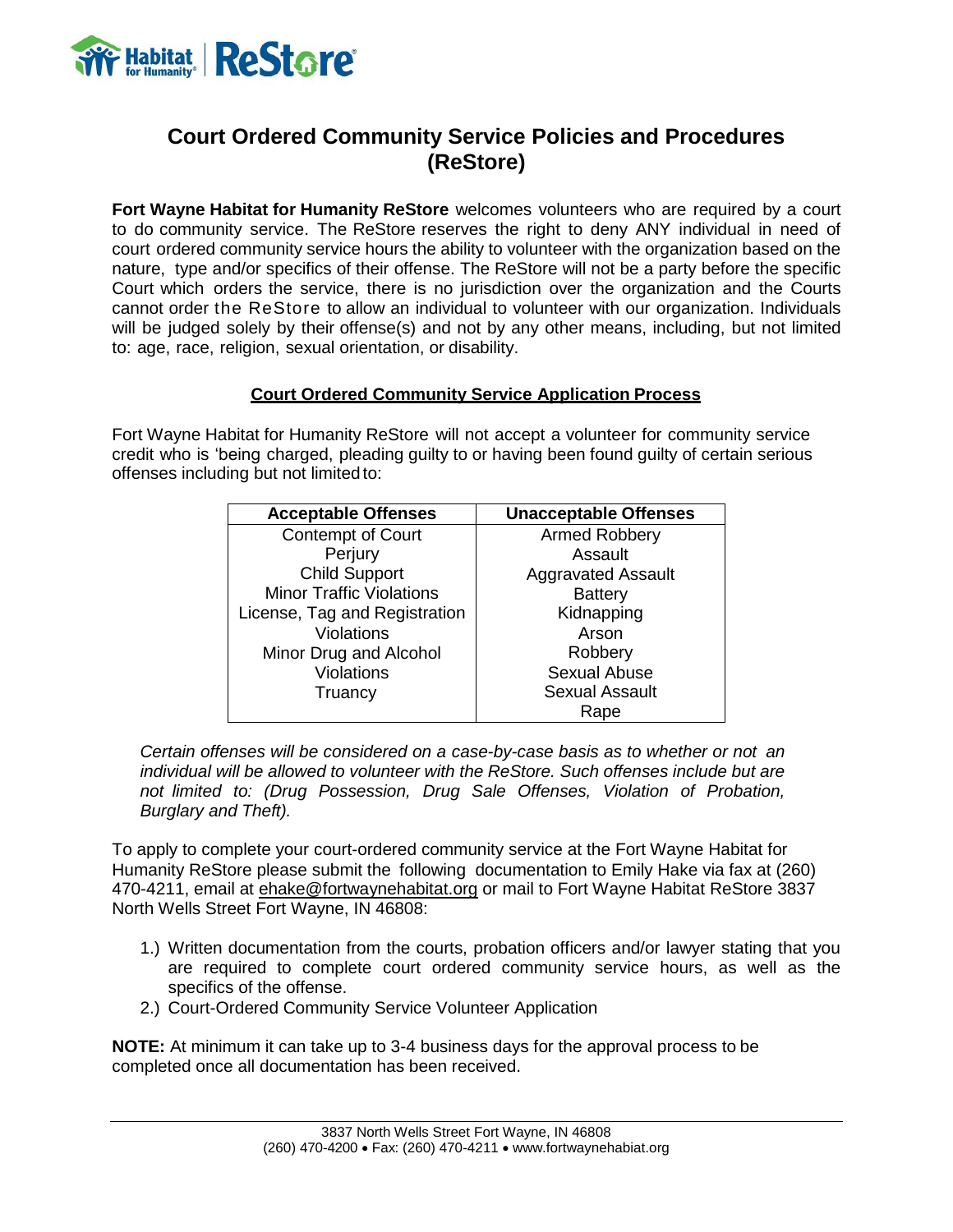

### **Court Ordered Community Service Volunteer Process**

After receiving approval from Fort Wayne Habitat for Humanity ReStore to complete your volunteer hours with us, you will need to complete the following requirements in order to schedule and complete your volunteer hours:

- **Sign Waiver:** You must complete and sign a liability waiver. If you are 16 or 17 years old, you must complete the Minor Liability Waiver and have it signed by a parent or guardian.
- **Schedule Volunteer Opportunities:** All volunteer opportunities can be found on our website<http://fortwaynehabitat.volunteerhub.com/events/index> or by calling the Volunteer Coordinator. You must sign up in advance for the days you would like to volunteer. As volunteer opportunities may vary, please allow yourself plenty of time to complete your required hours before your due date. We have limited space and want all of our volunteers to have meaningful work when they volunteer with us. With this in mind, if you show up unannounced at the ReStore without scheduling in advance, you will be asked to leave.
- **Sign In on the ReStore Sign-in Sheet:** Aside from tracking your hours personally and having them signed by a staff member, we ask that all of our volunteers sign in & out on our general volunteer sign-in sheet.
- **Work Registered Hours:** If you are unable to work a schedule shift, you will be able to remove yourself from the schedule by cancelling your events up to 24 hours prior to that event. This can be done through the Volunteer Calendar [\(http://fortwaynehabitat.volunteerhub.com/events/index\)](http://fortwaynehabitat.volunteerhub.com/events/index) or by calling the Volunteer Coordinator. After the second date you are scheduled and do not show up without notice, you will be removed from future volunteer dates and no longer able to complete your hours with FWHFH.
- **Record Your Hours:** You are responsible for tracking your hours. If the organization you are doing community service for does not provide you with a sheet to record your hours, you will be required to use a ReStore tracking sheet to record the date, the time you arrive, the time you leave, and a staff signature.

Once you have acquired the needed hours, please notify the Volunteer Coordinator and submit your Community Service Hours tracking sheet. The Volunteer Coordinator will sign any documents needed and submit them to you and/or the court and provide a validation letter within five business days. The letter will be on letterhead stating how many hours you completed, and in what capacity. **\*Note: No validation letters will be prepared without a validated time sheet. No Exceptions.**

For any questions about the Fort Wayne Habitat for Humanity ReStore Community Service Policy and Procedures, please contact Emily Hake, ReStore Volunteer Coordinator at [ehake@fortwaynehabitat.org](mailto:ehake@fortwaynehabitat.org) or (260)470-4200.